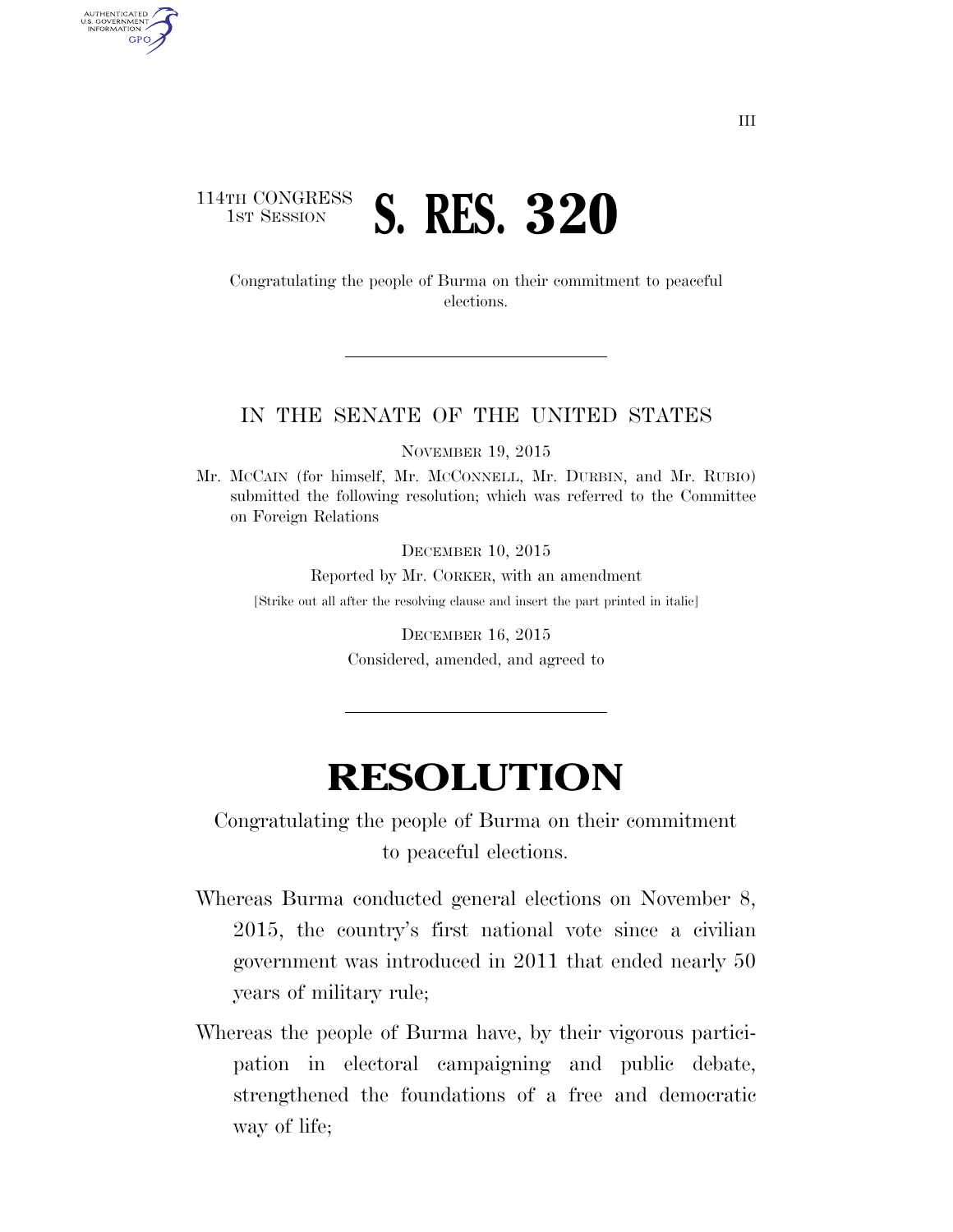- Whereas preliminary reports indicate that voter turnout exceeded 80 percent;
- Whereas international observers have reported that election day was largely free and fair and conducted in an orderly and peaceful fashion despite broader structural concerns such as the disenfranchisement of the Rohingya;
- Whereas the ruling military-backed Union Solidarity and Development Party suffered a dramatic loss at the polls, and the National League for Democracy won a sizable majority in both chambers of Burma's Union Parliament, the Pyidaungsu Hluttaw, and will select Burma's next President;
- Whereas Nobel Peace Prize Laureate Aung San Suu Kyi has symbolized the struggle for freedom and democracy in Burma and has actively supported democratic reform through her leadership of the National League for Democracy;
- Whereas the National League for Democracy espouses a policy of nonviolent movement towards multi-party democracy in Burma, supports national reconciliation, and endorses strengthening democratic institutions, protecting human rights, implementing free market economic reforms, and reinforcing rule of law;
- Whereas President Thein Sein and Commander-in-Chief Min Aug Hlaing made public commitments to respect the election results and vowed to abide by the law to ensure an orderly and prompt transition to a new government; and
- Whereas the continued democratic development of Burma is a matter of fundamental importance to the advancement of United States interests in Southeast Asia and is sup-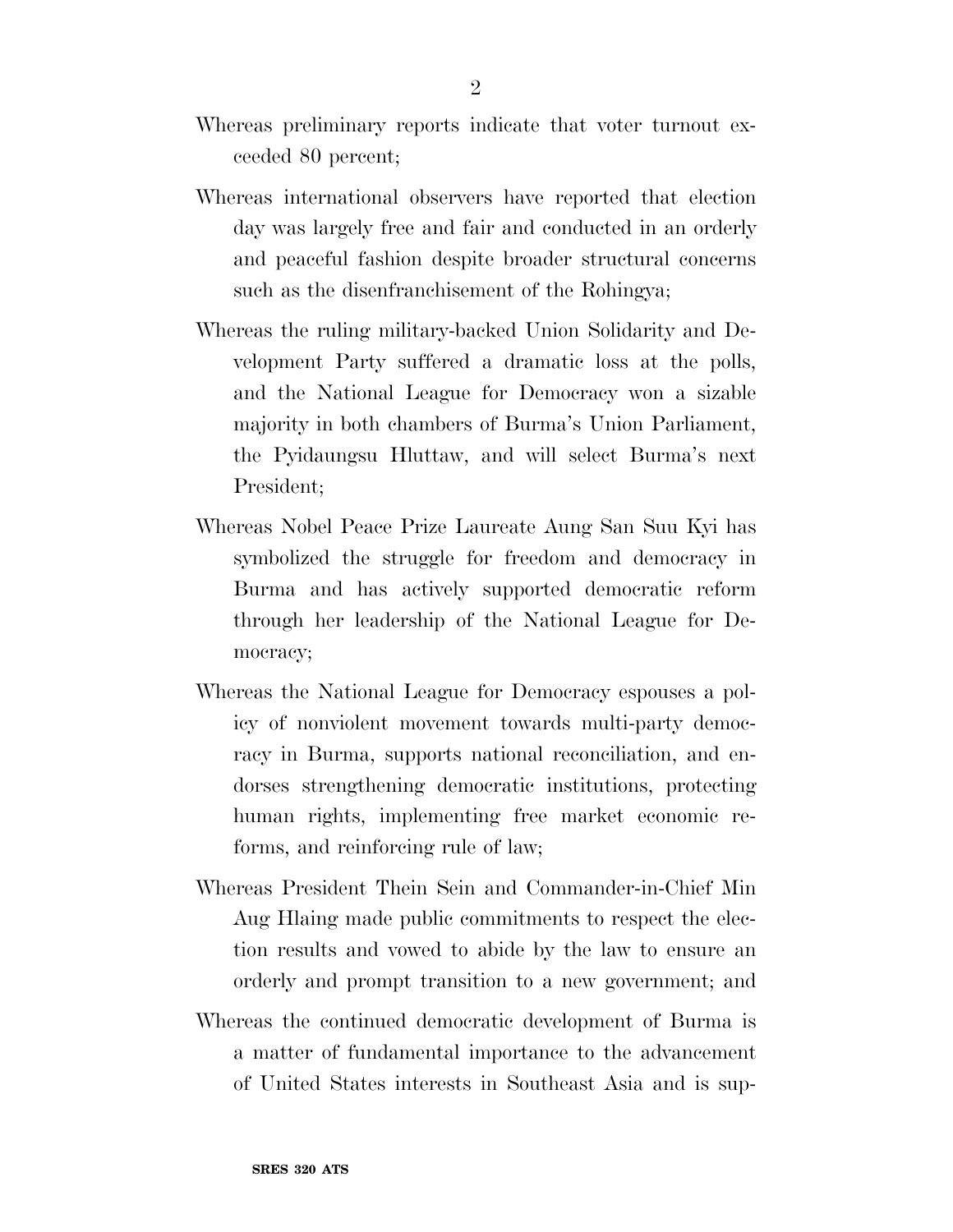ported by the United States Senate: Now, therefore, be it

*Resolved,* That the Senate—

 (1) congratulates the people of Burma for em- bracing democracy through their participation in the November 8, 2015, general elections, and for their continuing efforts in developing a free, democratic society that respects internationally recognized human rights;

 (2) recognizes the National League for Democ- racy's victory as a reflection of the will of the Bur-mese people;

 (3) calls on the Union Solidarity and Develop- ment Party to undertake a peaceful transfer of power and abide by the law to ensure an orderly and prompt transition to a new government;

 (4) encourages all parties to pursue national reconciliation talks and work together in the spirit of national unity to seek what is best for the coun-try;

 (5) recognizes that while the Government of Burma has made important progress towards de- mocratization, there remain serious challenges and impediments to the realization of full democratic and civilian government, including the reservation of unelected seats for the military and the disenfran-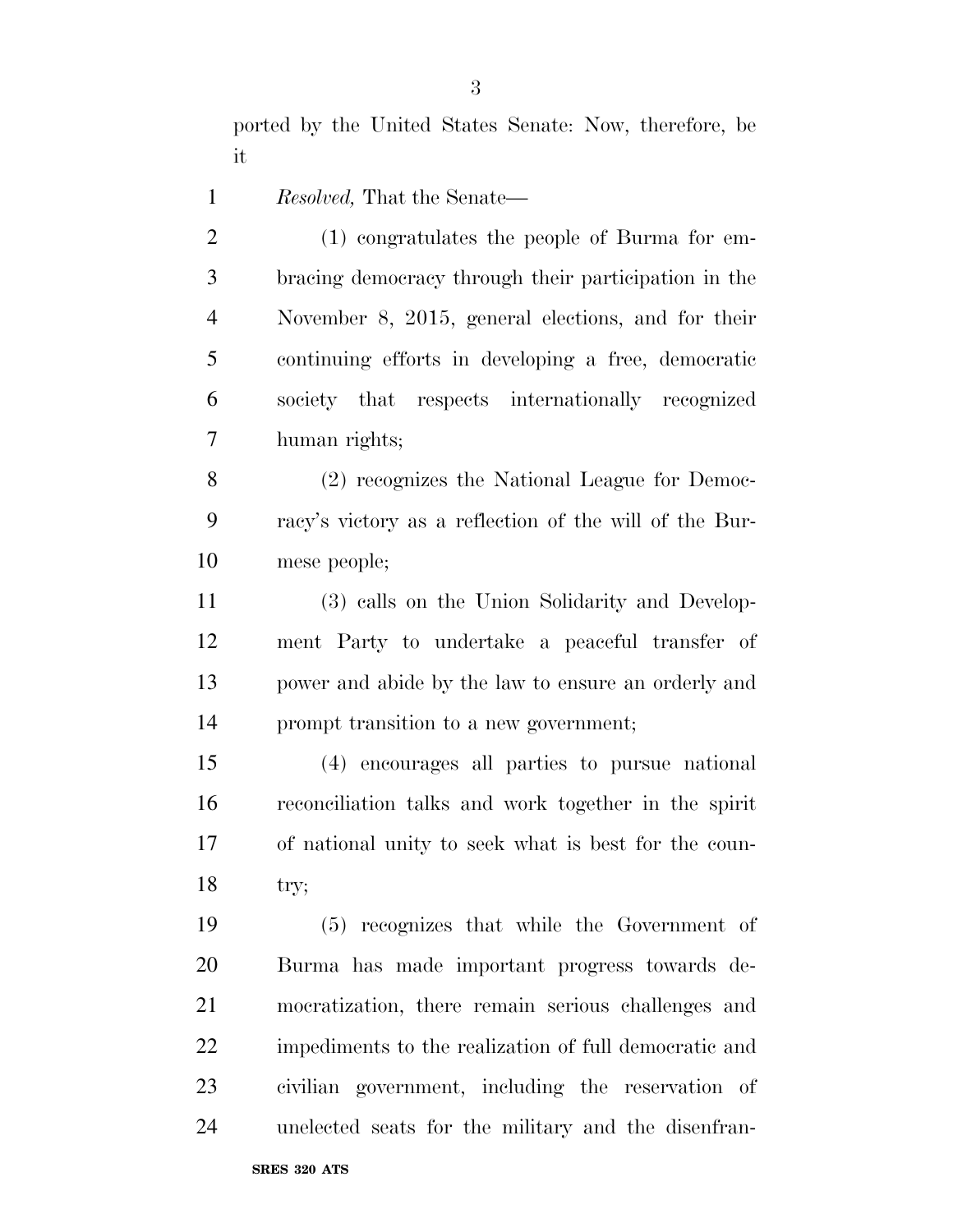| chisement of groups of people including the |  |  |  |
|---------------------------------------------|--|--|--|
| Rohingya;                                   |  |  |  |

 (6) expresses hope that newly elected members of parliament will contribute to the ongoing political transformation and will herald a new generation of responsible democratic leadership in Burma;

 (7) calls on the Government of Burma to sup- port meaningful efforts to reform the 2008 Constitu- tion of Burma, with the full and unfettered partici- pation of all the people of Burma and in a manner that promotes and protects democratic development of Burma and safeguards against arbitrary inter-ference by the military;

 (8) calls on the Government of Burma to re-lease all political prisoners;

 (9) supports negotiations between the Govern- ment of Burma and ethnic groups and organizations toward a genuine national ceasefire;

 (10) encourages the President of the United States, in close and timely consultation with Con- gress, to continue to support efforts to promote gen- uine democratic transition and to ensure that any changes in United States policy toward Burma, in-cluding the consideration of any potential relaxation